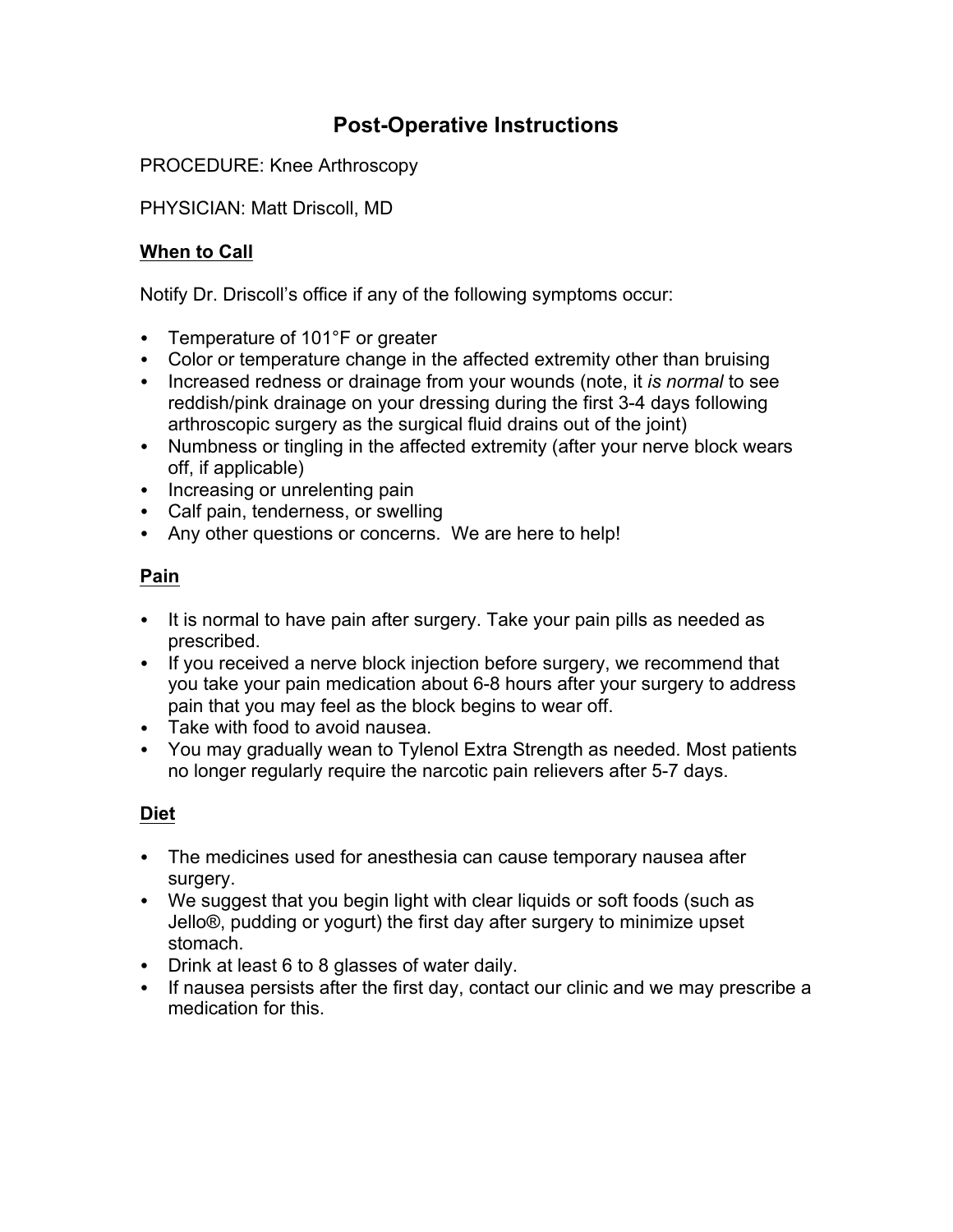#### **Compression Stockings**

- Wear stockings for two weeks to reduce your risk of blood clot.
- Remove to shower.
- May wash if needed.

### **Dressing Care**

- Keep your dressing clean and dry at all times.
- You may remove the bandages after 2 days. Replace them with clean gauze bandages or band-aids as needed for drainage or spotting.
- Do not remove or pick at the Steri-strips® (butterfly bandages). They will begin to fall off on their own after 2-3 showers.

#### **Icing**

- Ice helps minimize swelling, pain, and inflammation.
- Use an ice pack or cooling device as often as possible at least 30 minutes, 4 times each day.
- Do not apply to bare skin. Use an ACE wrap or washcloth between ice and your skin.

#### **Knee Brace**

- You may have been provided with a knee brace to help support your leg after surgery.
- You are allowed to remove your brace only for the following activities:
	- o Bathing
	- o Dressing
	- o Physical therapy (or home exercises if instructed to do so)
	- o While at rest in a safe environment

#### **Elevation**

• Elevate your leg on pillows so that it is above of the level of your heart. This helps to decrease swelling.

#### **Weight-bearing**

- Weight bear only as directed by Dr. Driscoll. Precautions are different for each patient.
- Use your crutches for support.
- Call Dr. Driscoll's office if you have questions about weight bearing.